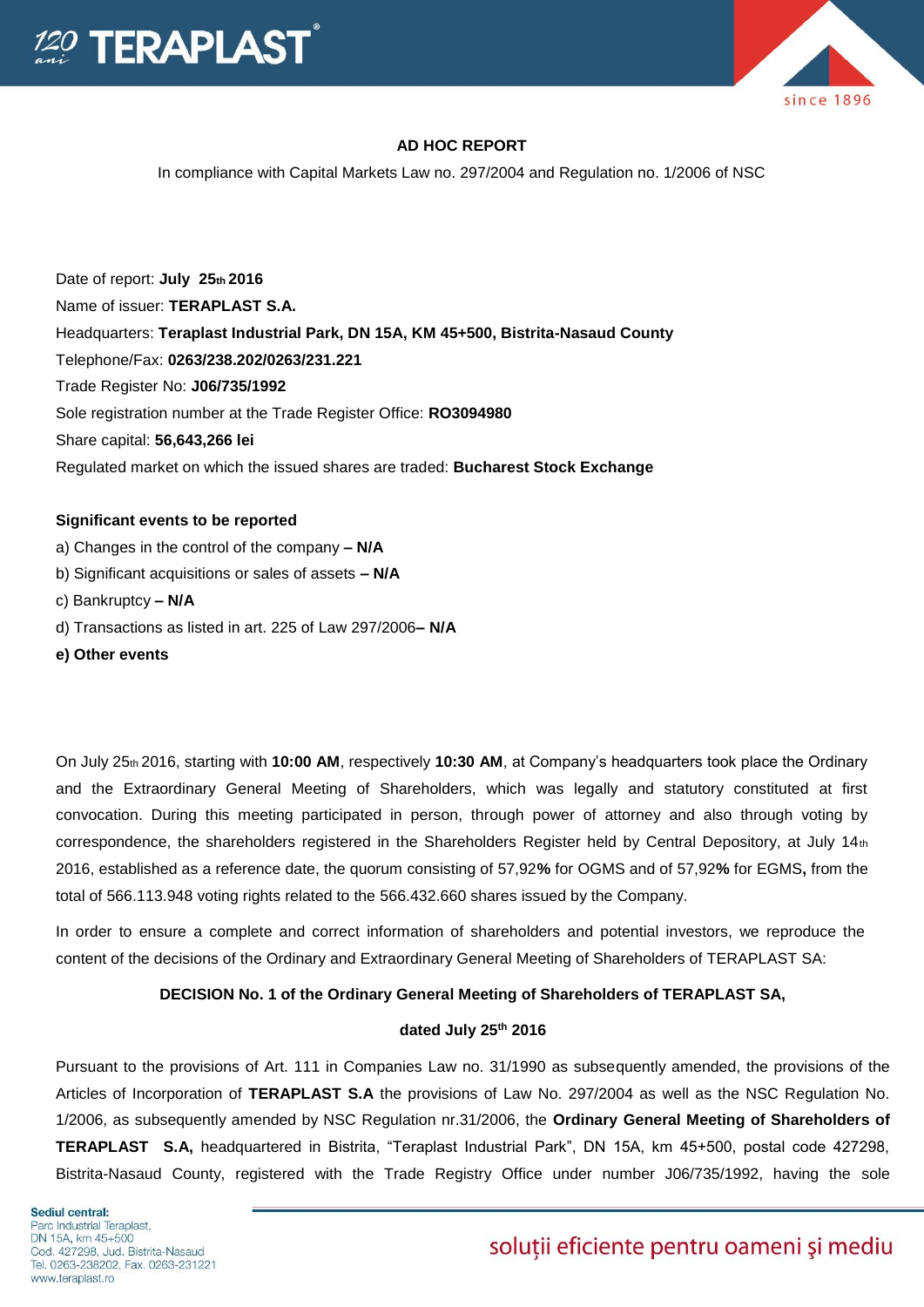registration number at the Trade Register Office RO 3094980, held on **July 25th 2016** at the headquarter of the Company, at 10:00 AM, with a quorum of 57,92**%** of the total of 566.113.948 voting rights related to the 566,432,600 shares issued by Company TERAPLAST S.A., representing a total number of 327.893.804 votes expressed,

#### **DECIDES**

#### **On the items on the AGENDA, as follows:**

1. Approves the appointment of KPMG Romania SRL, with headquarters in Bucuresti, Sector 1, Bucuresti-Ploiesti Road, No. 69-71, Floor P, Chamber 01, Trade Register No: J40/1829/1995, Sole registration number at the Trade Register Office 2627023, as financial auditor of the company.

#### **Structure of the vote: 100% for, 0% against, 0% abstaining**

2. Approves the appointment of S.C. GENERAL CONSULTING MGI SRL with headquarters in Bistrita, str. Zefirului, nr. 11, Bistrita-Nasaud County, registered at Trade Register Office of Bistrita-Nasaud Court under no. J06/628/2003, having CUI 15816660, company authorized to conduct financial audit activities and other related services – CAFR BUCHAREST member with authorization no. 1120/28.06.2012, legally represented by Mrs. IACOB GABRIELA ADRIANA - administrator and financial auditor - authorization no. 3727, as internal auditor of the company.

#### **Structure of the vote: 100% for, 0% against, 0% abstaining**

**3.** Approves that the duration of the financial auditor and internal auditor contracts to be 1 year beginning with the adopting of the present decision.

#### **Structure of the vote: 100% for, 0% against, 0% abstaining**

4. Approves that the remuneration for the financial auditor to be 59,000 euro and for the internal auditor to be 1,000 euro.

#### **Structure of the vote: 100% for, 0% against, 0% abstaining**

5. Empowers Mr. Alexandru Stanean acting as CEO, and Mrs. Orban Eniko-Edit acting as CFO of the Company, to negotiate and to sign, in the name and on behalf of the shareholders, the contract of financial and internal audit".

## **Structure of the vote: 100% for, 0% against, 0% abstaining**

6. Approves the date **August 12th 2016** as **registration date** which serves to identify the shareholders who will be affected by the decisions adopted by the Extraordinary General Meeting of Shareholders.

#### **Structure of the vote: 100% for, 0% against, 0% abstaining**

7. Approves the date **August 11<sup>th</sup> 2016** as **"ex-date**", respectively the date previous to the registration date when the financial instruments, subject of the decision of the corporate bodies, are transacted without the rights resulting from such decision, pursuant to art. 2 letter f) of Regulation No. 6/2009 regarding the exercise of certain rights of the shareholders within the general assemblies of the trading companies, amended and completed by Regulation no. 13/2014 regarding the amendment and completion of certain regulations issued by the Security National Board (herein referred to as NSC Regulation No. 6/2009).

### **Structure of the vote: 100% for, 0% against, 0% abstaining**

8. Empowers the Chairman of the Board of Directors, Mr. Dorel Goia, to sign the OGMS decision, in the name and on behalf of the shareholders present at the meeting.

### **Structure of the vote: 100% for, 0% against, 0% abstaining**

## soluții eficiente pentru oameni și mediu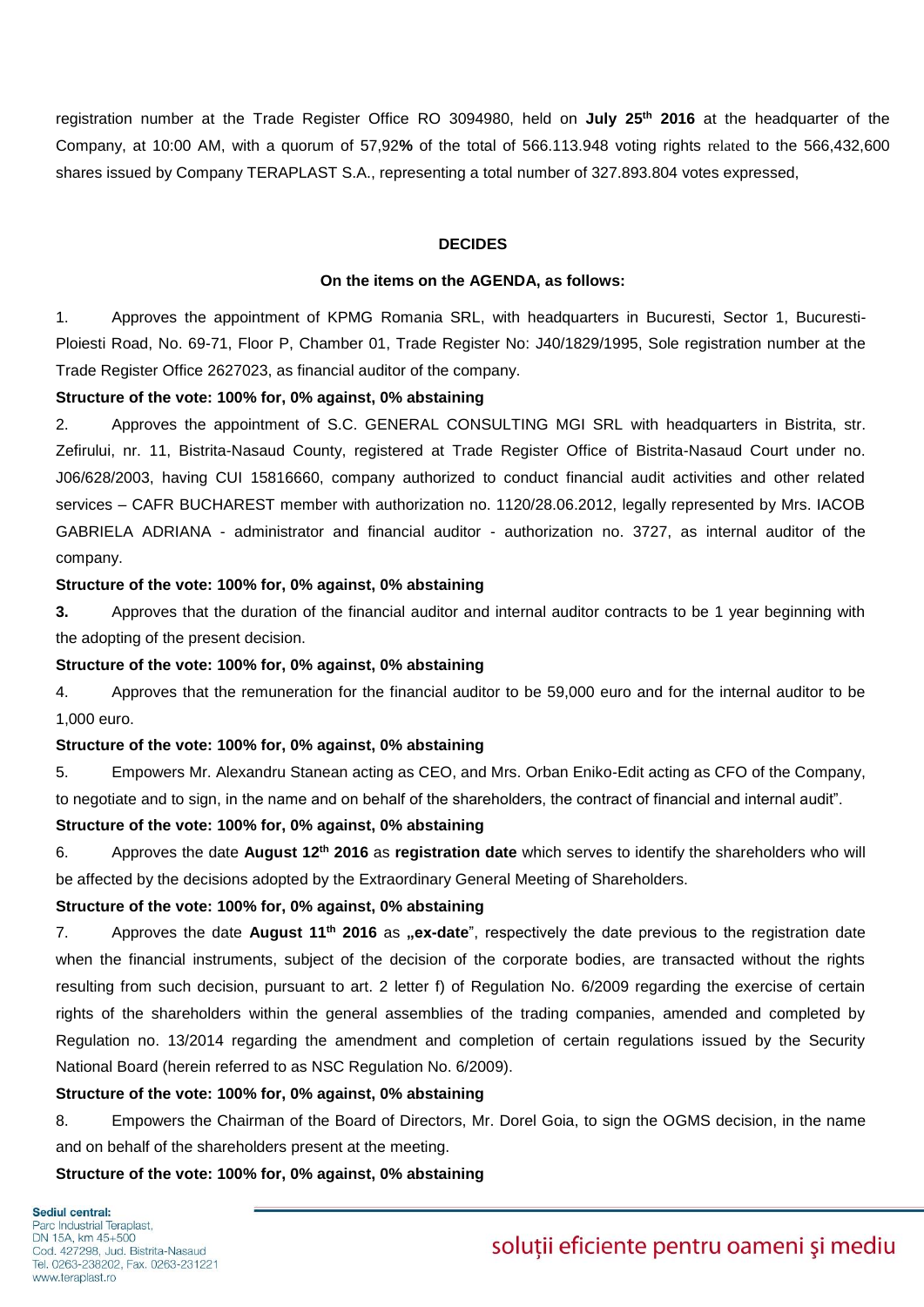**9.** Empowers the legal adviser, Mrs. Bretfelean Diana, identified by ID series XB no. 515915, issued by the Police Department of Bistrita on 13.06.2016, to accomplish all formalities regarding registration of the OGMS Decision at the Commercial Registry of Bistrita-Nasaud Tribunal and to publish this decision in the Official Gazette of Romania, Part 4.

#### **Structure of the vote: 100% for, 0% against, 0% abstaining**

This decision was drafted and signed on July 25<sup>th</sup> 2016 in five (5) copies, of which 2 (two) copies to the Company and three (3) copies to be submitted to the Trade Registry Office of the Bistrita-Nasaud Law Court.

## **DECISION No. 1 of the Extraordinary General Meeting of Shareholders of TERAPLAST SA,**

#### **dated July 25 th 2016**

Pursuant to the provisions of Art. 113 in Companies Law no. 31/1990 as subsequently amended, the provisions of the Articles of Incorporation of **TERAPLAST S.A** the provisions of Law No. 297/2004 as well as the NSC Regulation No. 1/2006, as subsequently amended by NSC Regulation nr.31/2006, the **Extraordinary General Meeting of Shareholders of TERAPLAST S.A,** headquartered in Bistrita, "Teraplast Industrial Park", DN 15A, km 45+500, postal code 427298, Bistrita-Nasaud County, registered with the Trade Registry Office under number J06/735/1992, having the sole registration number at the Trade Register Office RO 3094980, held on **July 25 th 2016** at the headquarter of the Company, at 10:30 AM, with a quorum of 57,92**%** of the total of 566.113.948 voting rights related to the 566,432,600 shares issued by Company TERAPLAST S.A., representing a total number of 327.893.804 votes expressed,

## **DECIDES**

#### **On the items on the AGENDA, as follows:**

**1.** Approves the change of the Articles of Association, as follows:

**Art. 20 alin.(2)** *"The Ordinary General Meeting of Shareholders appoints the financial auditor, and the audit contract will be signed by the company by the Chief Executive Officer and the Chief Financial Officer.*

*The Ordinary General Meeting of Shareholders appointed as financial auditor S.C. ERNST & YOUNG ASSURANCE SERVICES S.R.L, with the registered office in Bucharest, 63-69, Dr. Iacob Felix Street, district 1, incorporated with the Registrar of Companies attached to the Court of Law Bucharest under no. J40/5964/1999, fiscal code RO11909783, member of the Romanian Chamber of Financial Auditors, license no. 77/15 august 2011, legally represented by Mr. Collins Garry Rex, as financial auditor of the Company."* **will modify and will have the following content:** 

*"The Ordinary General Meeting of Shareholders appoints the financial auditor, and the audit contract will be signed by the company by the Chief Executive Officer and the Chief Financial Officer."*

**Structure of the vote: 100% for, 0% against, 0% abstaining**

**2.** Approves the date **August 12th 2016** as **registration date** which serves to identify the shareholders who will be affected by the decisions adopted by the Extraordinary General Meeting of Shareholders.

**Structure of the vote: 100% for, 0% against, 0% abstaining**